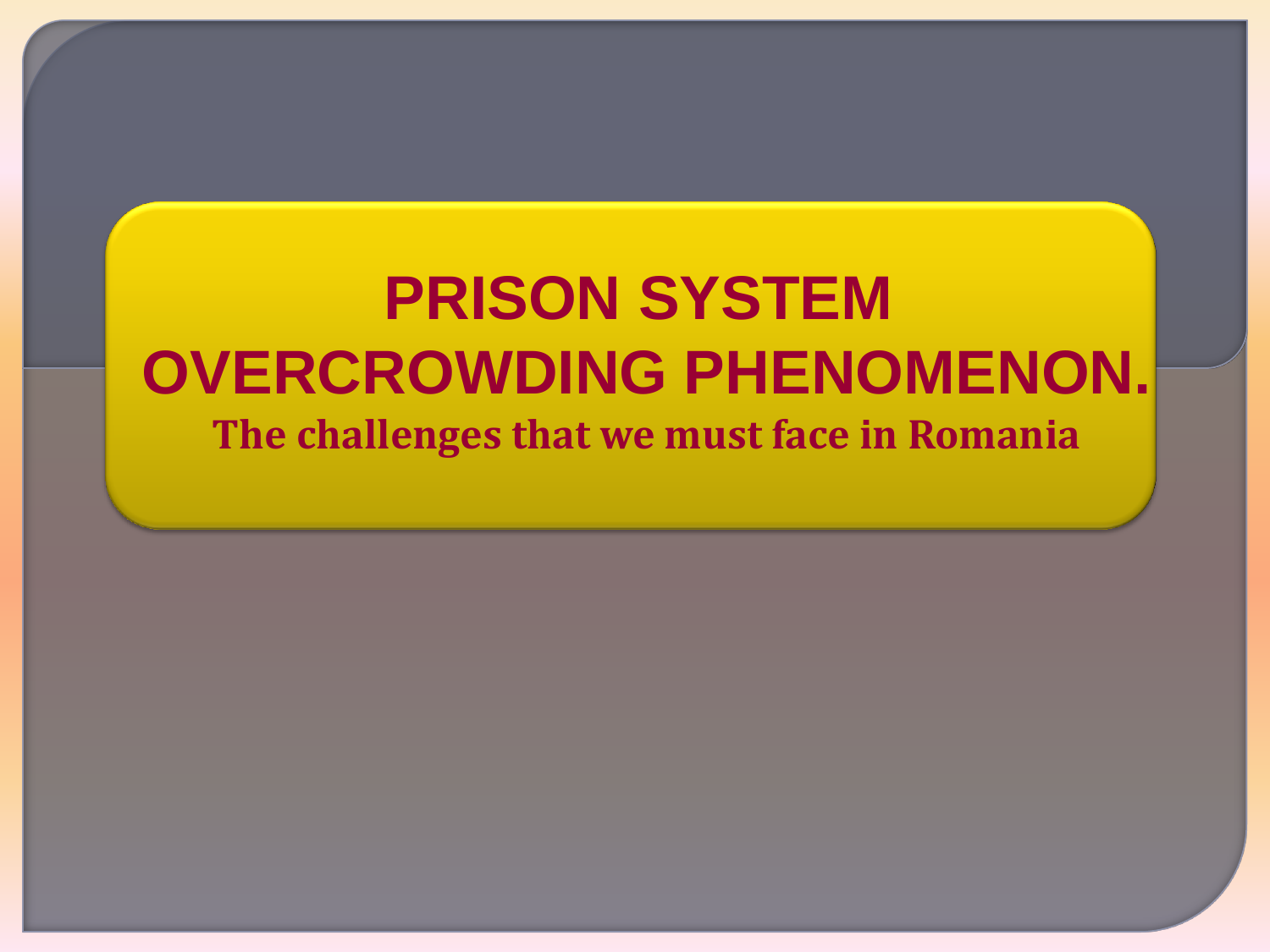**Decent living conditions in the detention places are essential to respect the human dignity** of the inmate.

**O** Prison population in Romania experienced a significant increase in the last years, **over the prison system accommodation capacity**.

 This phenomenon which has **sociological, economical, juridical and other causes**, deserves to be investigated because it is important.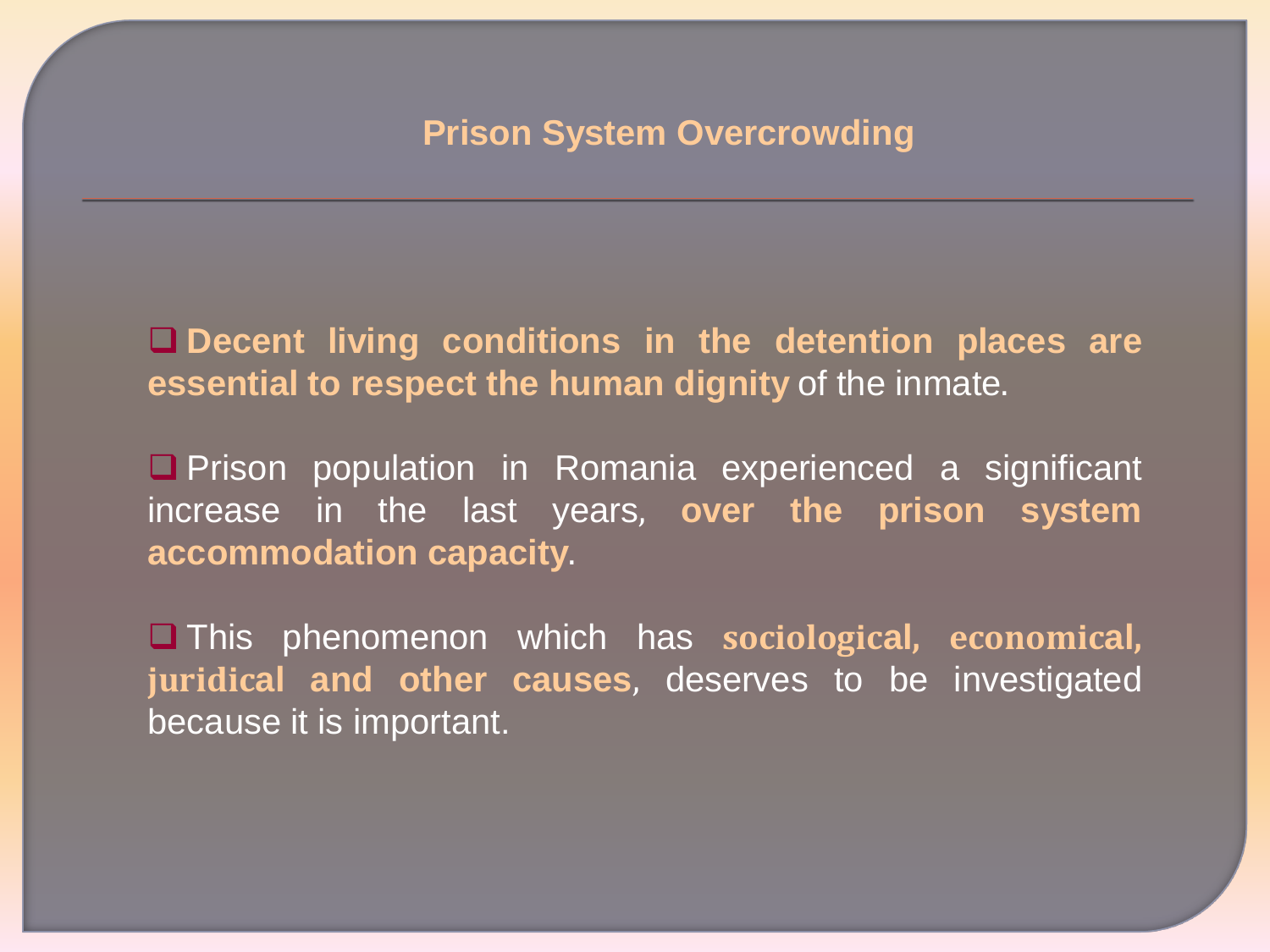#### **Net increase in prison population:**

- **Increase of crime** especially of criminal offences against property – theft, committed with violence – murder and robbery, therefore – **increase in the number of convictions**;
- **Expanding sentence scale increase in the length of prison sentences** given by the Courts.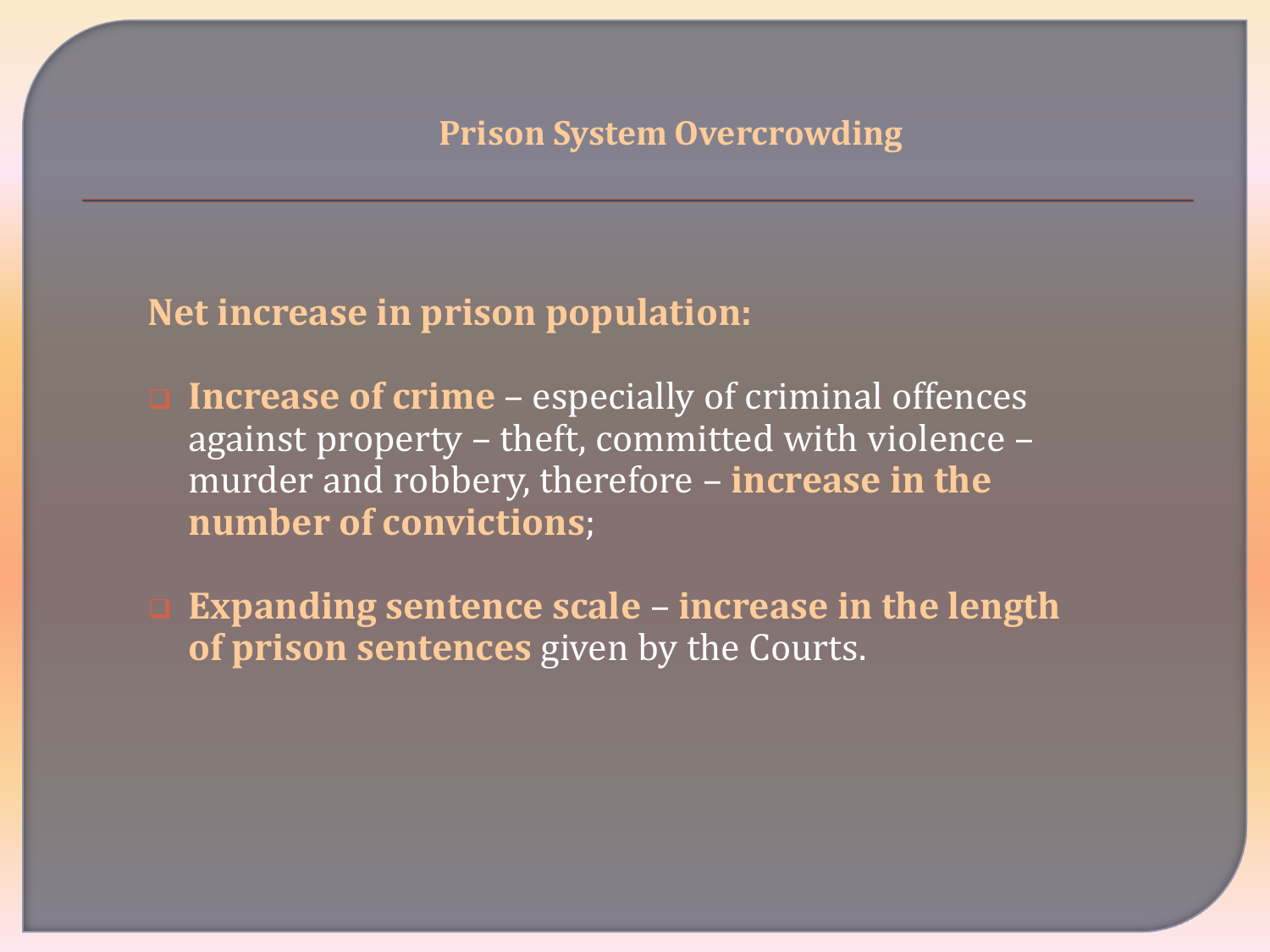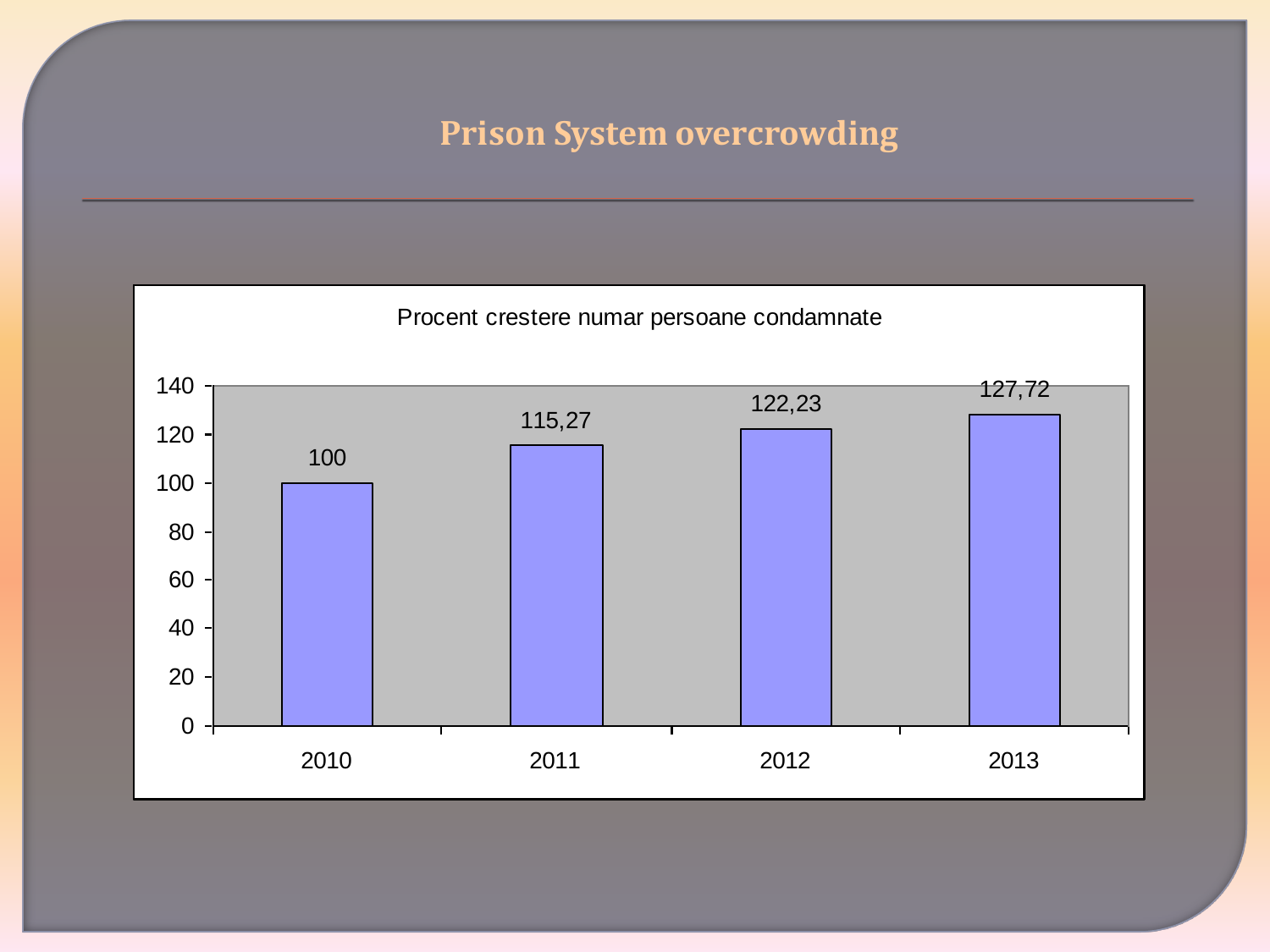#### **Consequences of the overcrowding:**

Less human resources allocated for each inmate reinsertion;

 $\triangleright$  Difficulty to grant a special treatment, adequate to the special and vulnerable categories of inmates;

Low standards in assuring the hygiene and adequate cleaning conditions;

 $\triangleright$  Difficulty in granting the medical care;

 $\triangleright$  Difficulty in escorting the inmates (maximum security and closed regime), from the cell to the walking yards and sport fields which decreases the available time for outdoor exercise;

 Negative effects over personnel – increased stress, high number of sickness, difficulties in performing the duties;

 $\triangleright$  High tension between the inmates expressed by violent behaviour and high risk of self-aggression.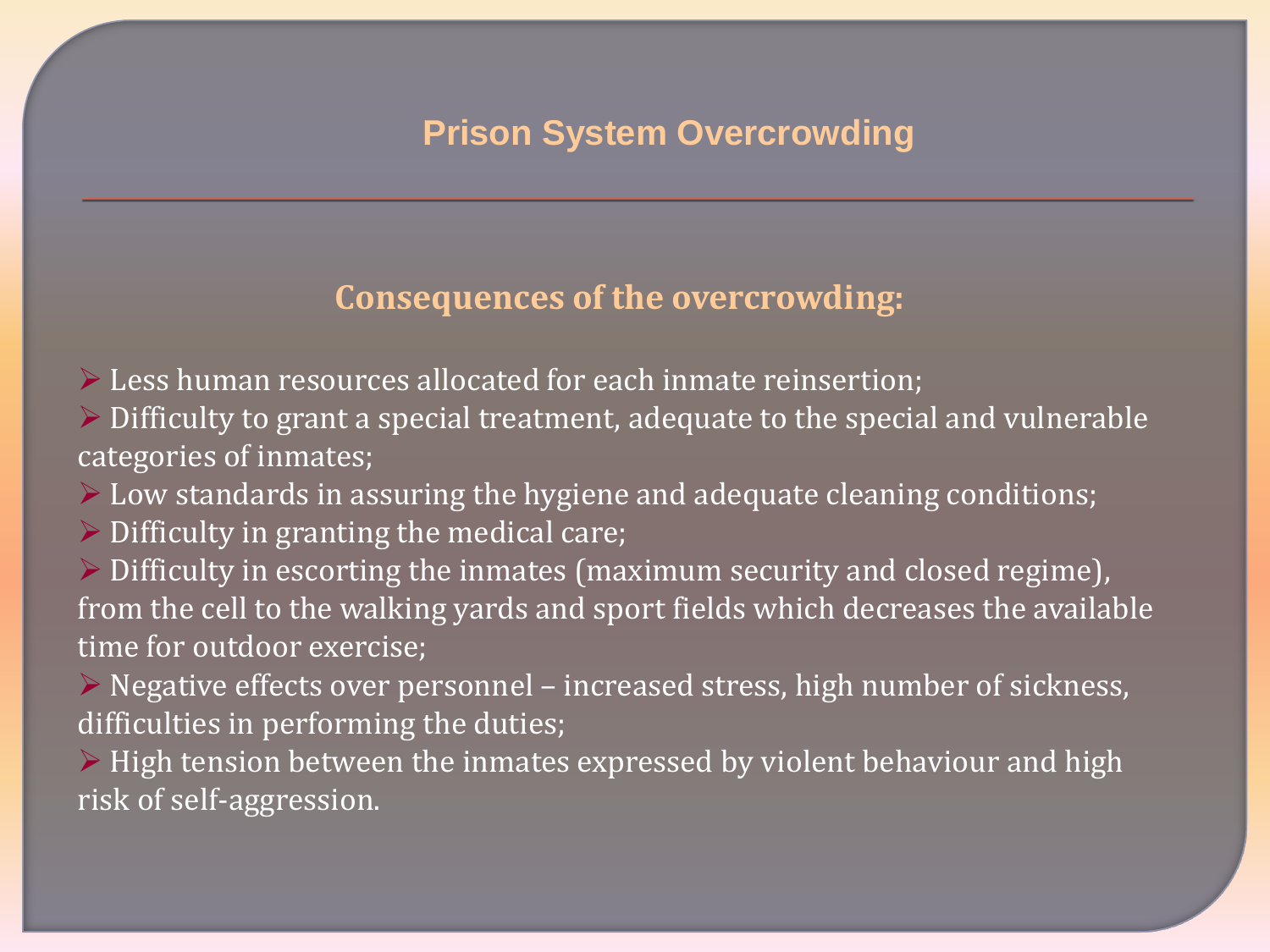**Strands** set out through the *Strategy of the prison administration system*, 2010 – 2013 şi 2013 - 2016:

 $\Box$  Developing the infrastructure and superstructure of the prison system, in accordance with the legal provisions and European norms on detention;

**Profiling the detention units** subordinated to the National Administration of Penitentiaries, in order to comply with legal requirements regarding the differentiated application of the prison regimes.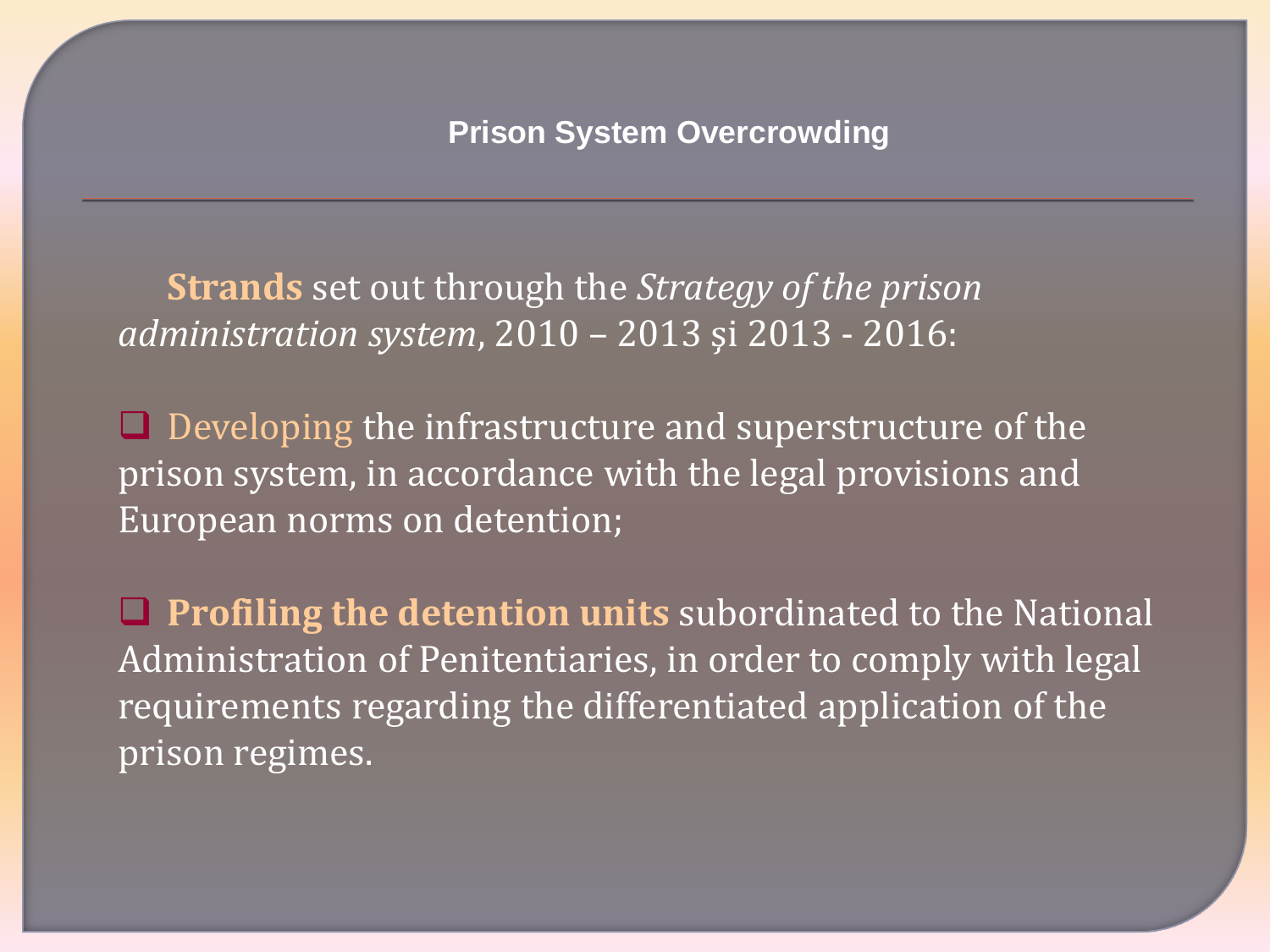In the interval 1990 – 2011, the number of prison units increased from **32 to 46**, as it follows:

| 1990 | 1991 | 1992 | 1993 | 1994 | 1995 | 1996            | 1997 | 1998 | 1999 | <b>2000</b> | 2001 | 2002 | 2003 | 2004 | 2005 | 2006 | 2007 | 2008 | 2009 | <b>2010</b> | 2011 |
|------|------|------|------|------|------|-----------------|------|------|------|-------------|------|------|------|------|------|------|------|------|------|-------------|------|
|      |      |      |      |      |      |                 |      |      |      |             |      |      |      |      |      |      |      |      |      |             |      |
|      |      |      |      |      |      |                 |      |      |      |             |      |      |      |      |      |      |      |      |      |             |      |
|      |      |      |      |      |      |                 |      |      |      |             |      |      |      |      |      |      |      |      |      |             |      |
|      |      |      |      |      |      |                 |      |      |      |             |      |      |      |      |      |      |      |      |      |             |      |
|      |      |      |      |      |      |                 |      |      |      |             |      |      |      |      |      |      |      |      |      |             |      |
|      |      |      |      |      |      |                 |      |      |      |             |      |      |      |      |      |      |      |      |      |             |      |
|      |      |      |      |      |      |                 |      |      |      |             |      |      |      |      |      |      |      |      |      |             |      |
|      |      |      |      |      |      |                 |      |      |      |             |      |      |      |      |      |      |      |      |      |             |      |
| 32   | 32   | 34   | 34   | 34   | 34   | 36 <sup>°</sup> | 38   | 38   | 40   | 44          | 45   | 45   | 46   | 46   | 46   | 46   | 46   | 46   | 46   | 46          | 46   |
|      |      |      |      |      |      |                 |      |      |      |             |      |      |      |      |      |      |      |      |      |             |      |
|      |      |      |      |      |      |                 |      |      |      |             |      |      |      |      |      |      |      |      |      |             |      |
|      |      |      |      |      |      |                 |      |      |      |             |      |      |      |      |      |      |      |      |      |             |      |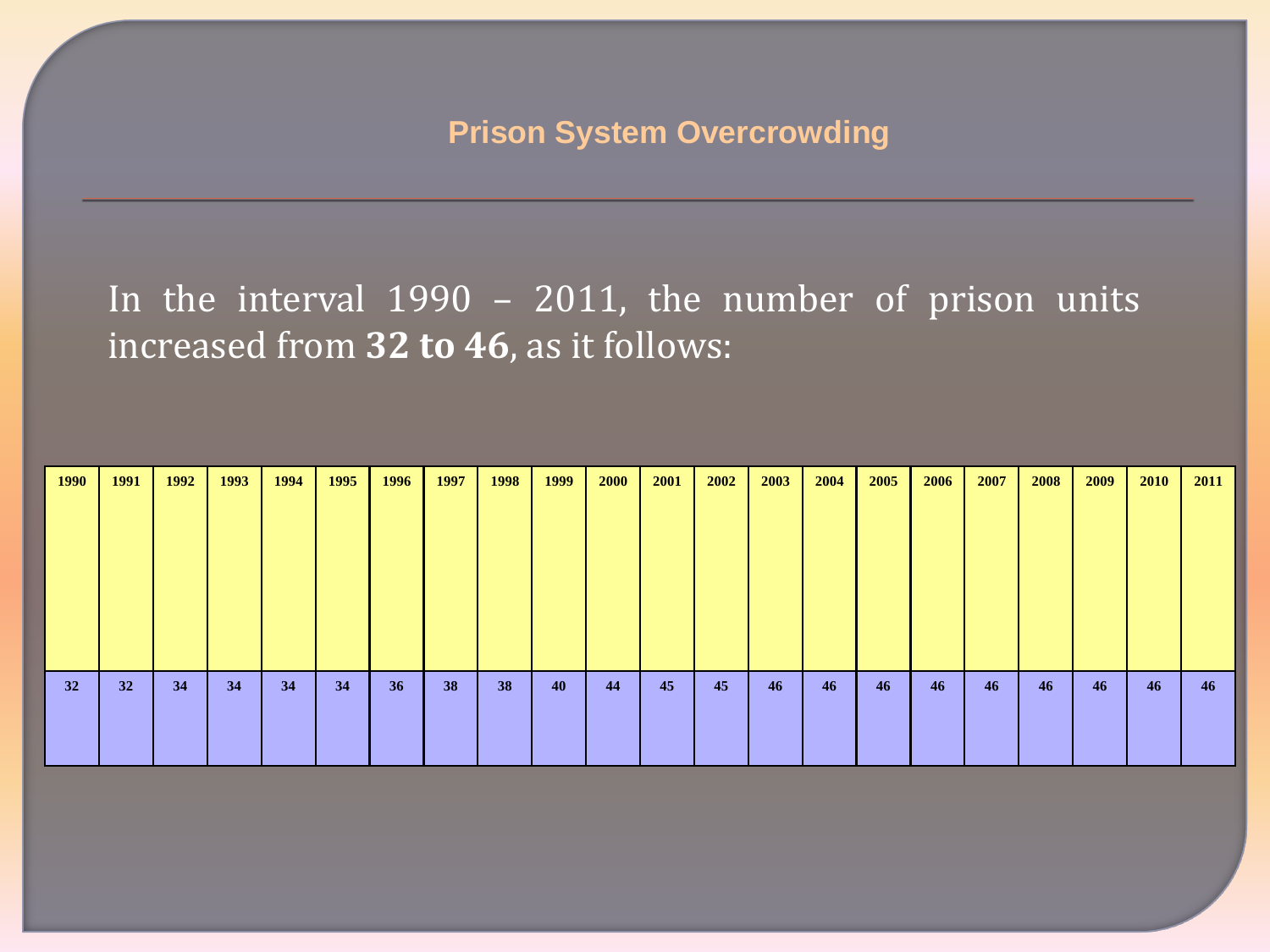**The findings of the representatives of the Committee Against Torture** cu with the occasion of visits paid in 2006 and September 2010 highlighted **the necessity of the prison units profiling.**

Subordinated to the National Administration of Penitentiaries are **46** units:

**17** prisons with maximum security, closed and pre-trial regime,

- **□ 16** prisons with semi open and open regime,
- **4** prisons for minors and youngsters,
- **6** hospital prisons,
- **2** re-education centres,

 **1** prison for women (inside the prisons there are also **6** sections for women).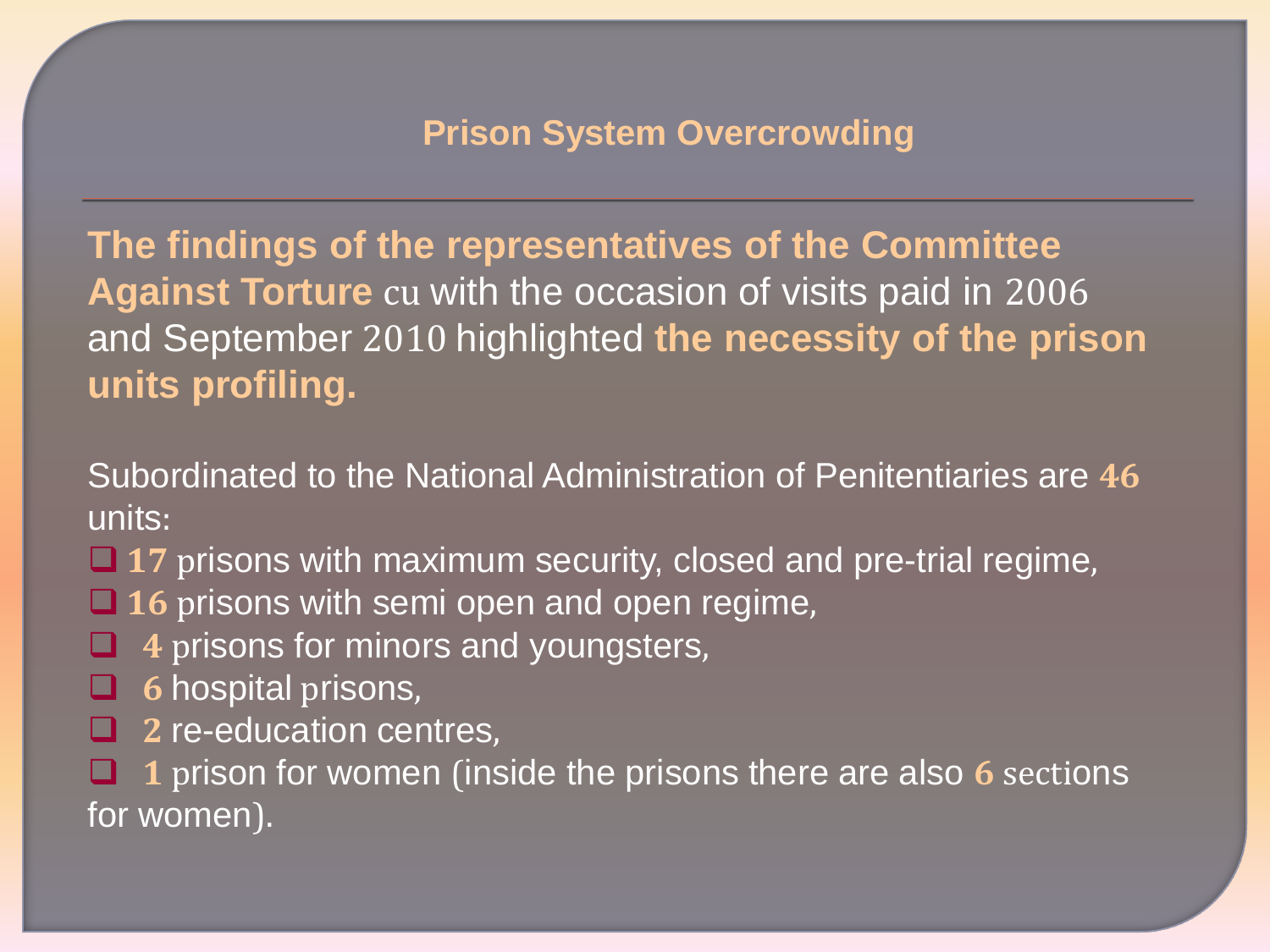Order of the Minister of Justice no. 433/C/2010 – **Mandatory minimum rules on the accommodation conditions of inmates**:

 $\triangleright$  spaces intended for accommodation of inmates must respect human dignity and meet the minimum health and hygiene standards;

#### living space:

- at least **4 square meters** (sq.m) – maximum security closed regime, for minors, young people, persons on remand, individuals for whom the prison regime has not been decided yet;

- at least **6 cubic meters** (m3) of air – half-open and open prison regime.

air volume, lighting, heating and ventilation sources.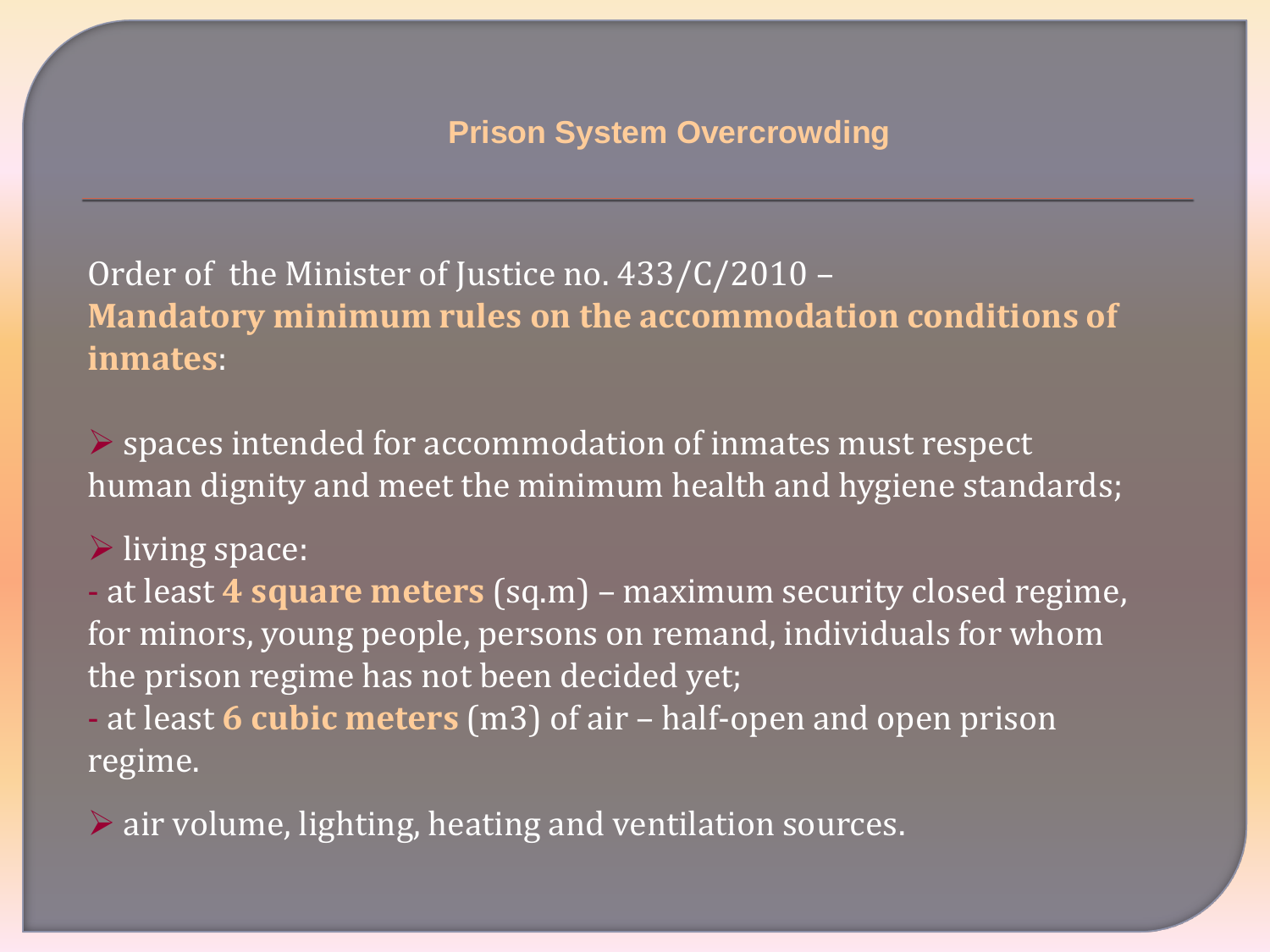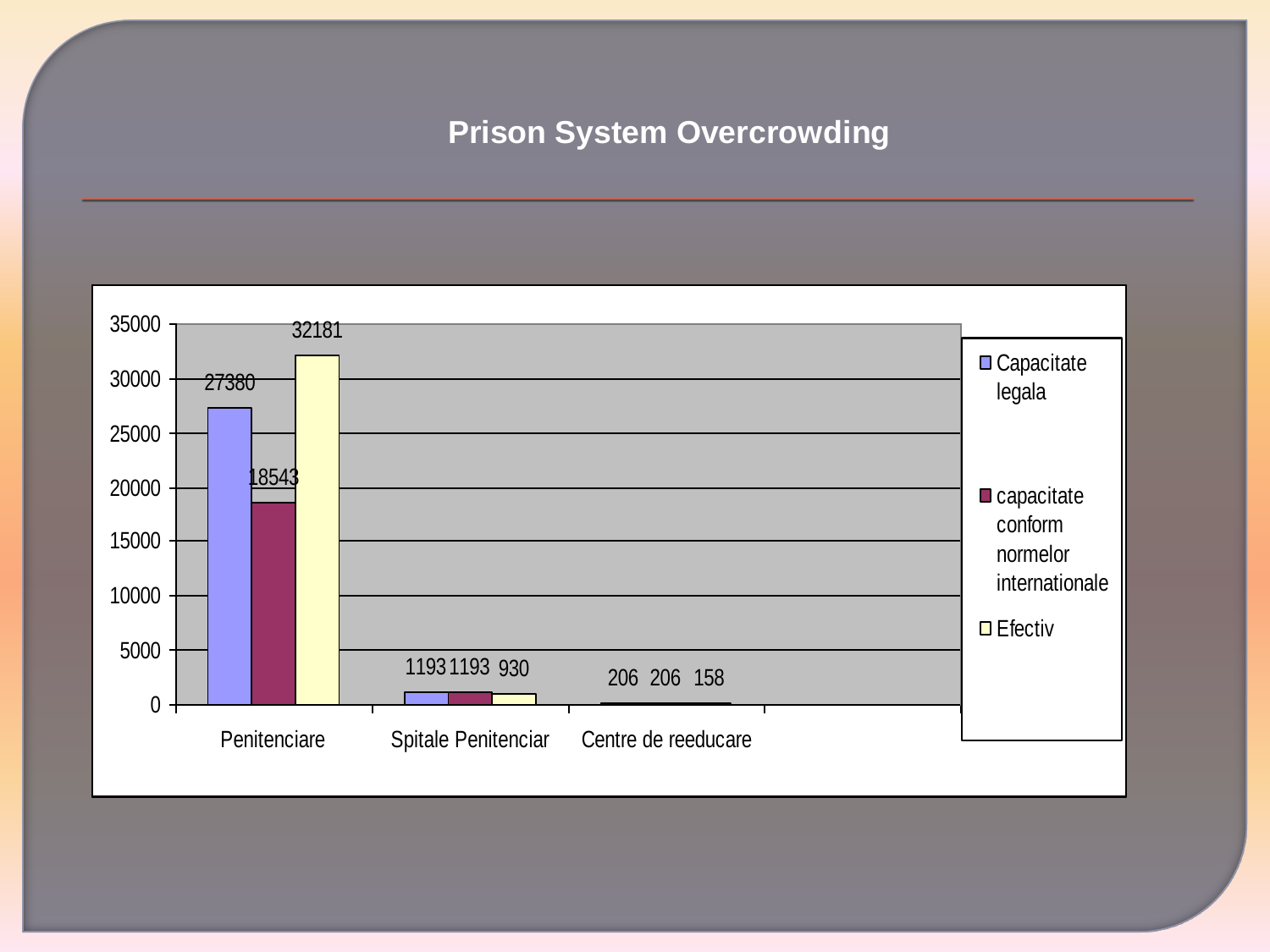The National Administration of Penitentiaries **continues its efforts for the dilution of the overcrowding conditions**:

Improvement of the conditions in the detention rooms, organising more daily activities, training courses and education programmes, preventing the spreading of HIV and TBC;

 $\Box$ Intensifying the actions towards using to activities of a higher number of inmates (implementation of the Credit System for the inmates participation in activities);

**Elaboration, in 2013, of the Guide concerning the supervision** and control of the pests in prison units;

**O** Creating the legal framework for the development inside the prison of volunteer activities, by the representatives of the society.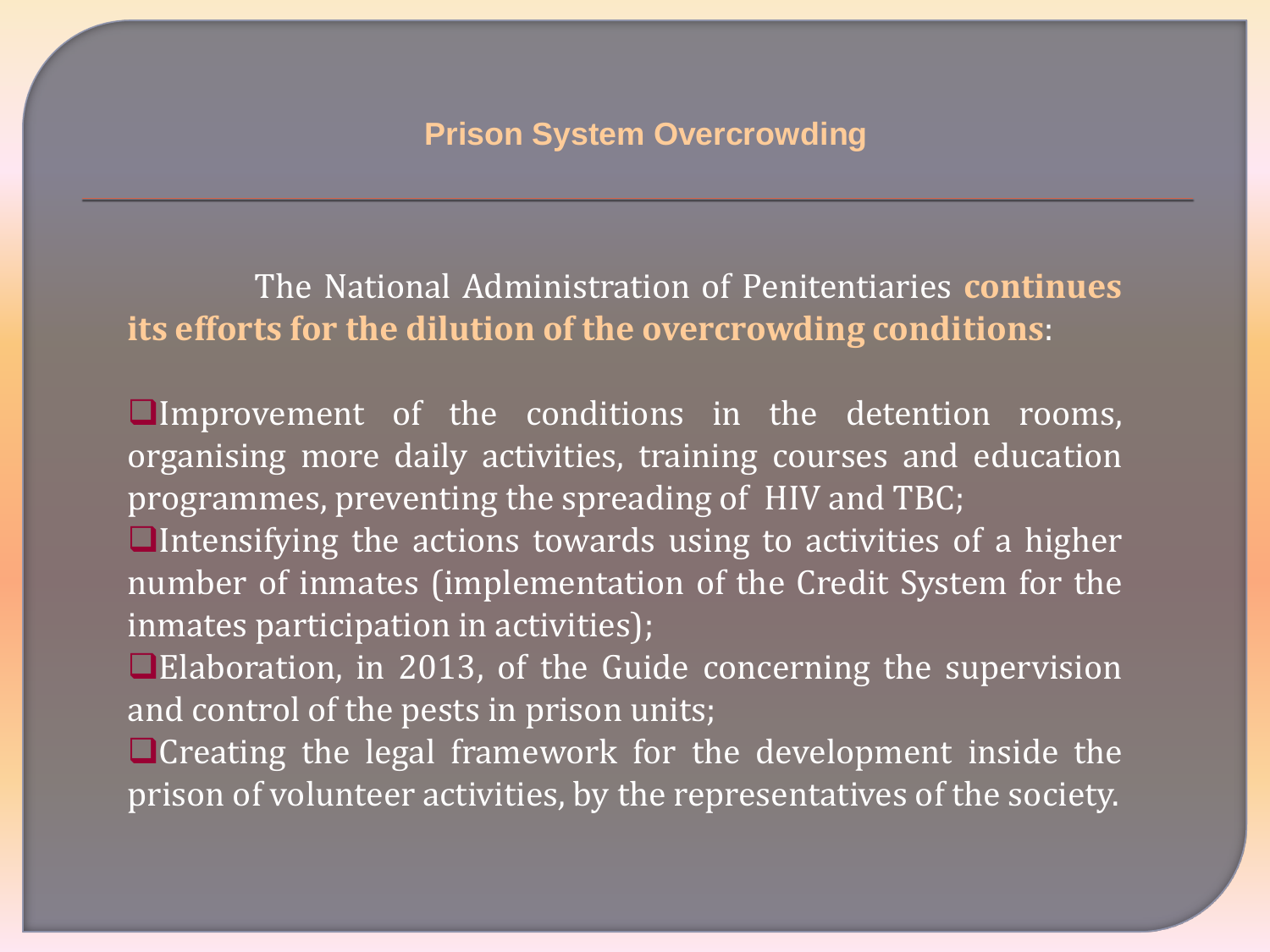approving the *Incidents Management Manual* and *the Negotiator's manual*, followed by professional training activities for the staff involved in such events.

 $\Box$  introducing restraint and disruption radio-communication systems in prisons in order for NAP to develop capacities to fight against crime that has its origins in the prison environment, as well as a means to diminish prison subcultures.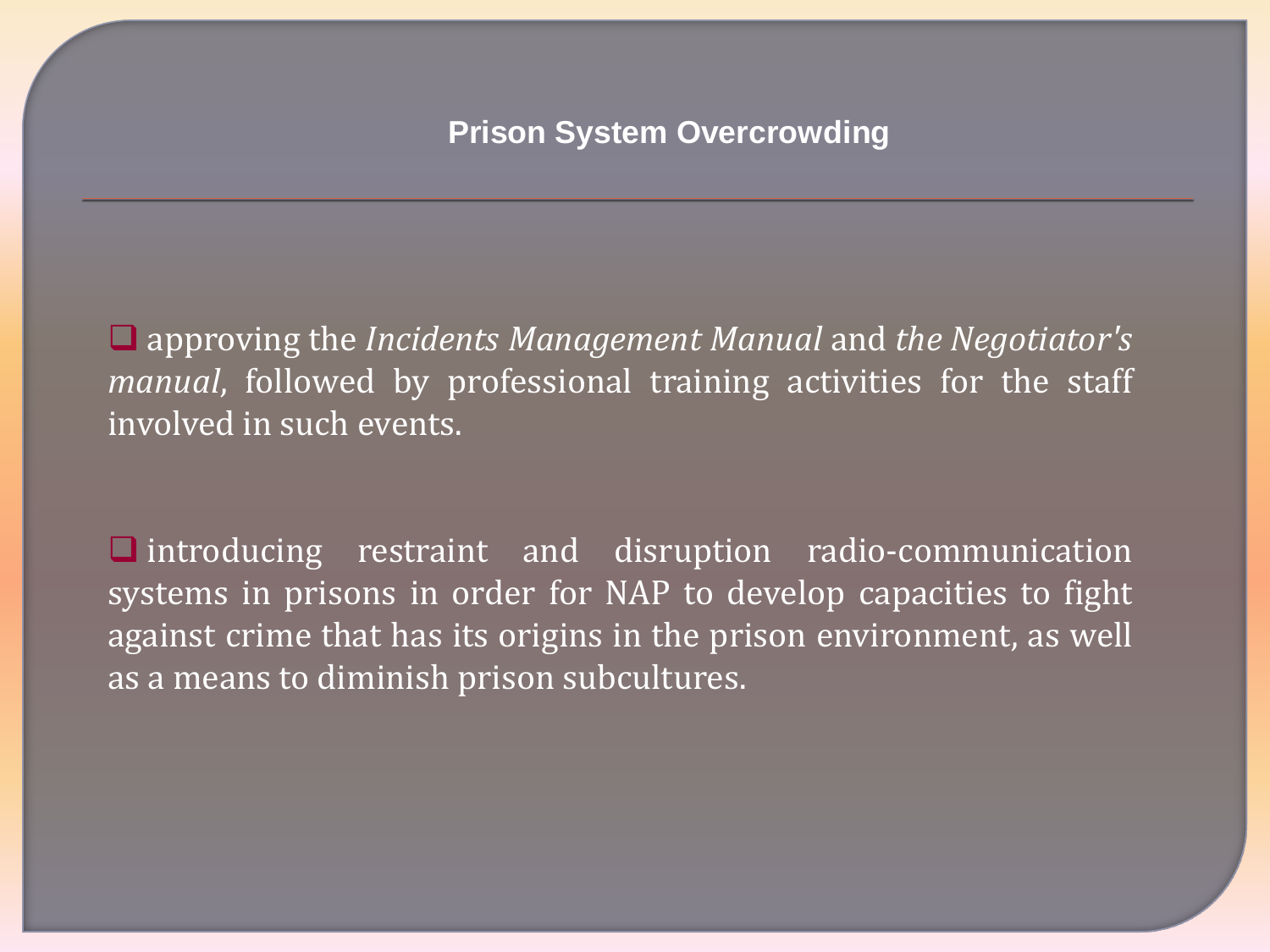#### **Action perspectives to diminish the overcrowding:**

 **Hearing by videoconference** will contribute to the prison population stabilisation, thus the programmes and activities developed in the prison reach their goals;

■ **Remote electronic supervision systems** will allow the efficient monitoring of the movement freedom restrictions imposed to the inmates, when they participate in productive activities, educative and of psychosocial intervention, outside the detention place or when they were granted the permission to leave the prison;

 **House arrest** will lead to the decrease of the number of pre-trialled from the prisons, the detention spaces for them could be used for the accommodation of the other sentenced persons.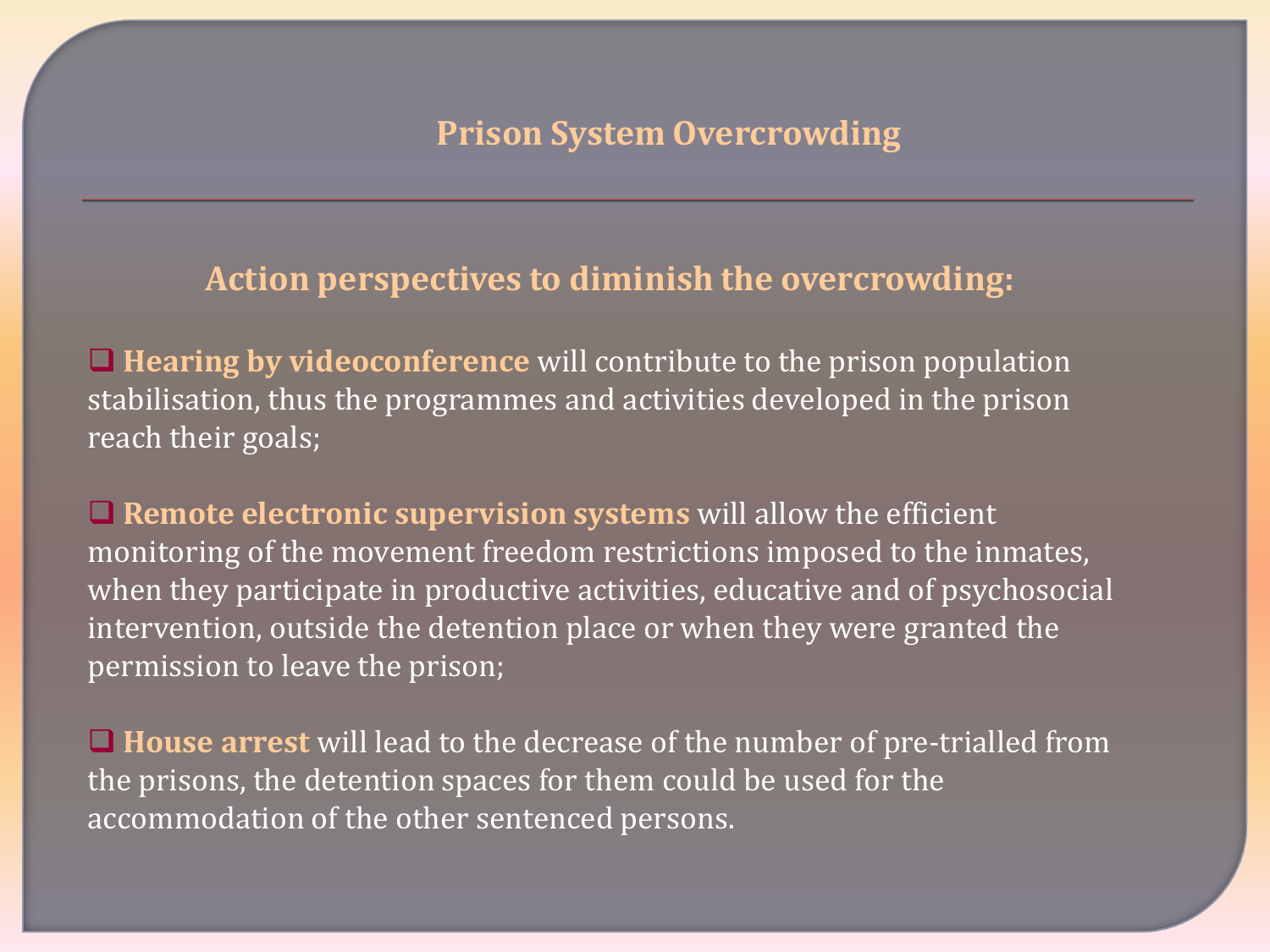#### **Opportunities to reduce overcrowding and its effects**:

 **Adapting the national legislation** to the new trends of enforcing sentences and non-custodial measures;

 Attracting development potential of **the private, national and foreign sector**;

 **Opening lines of European funding** or accessing the existing ones.